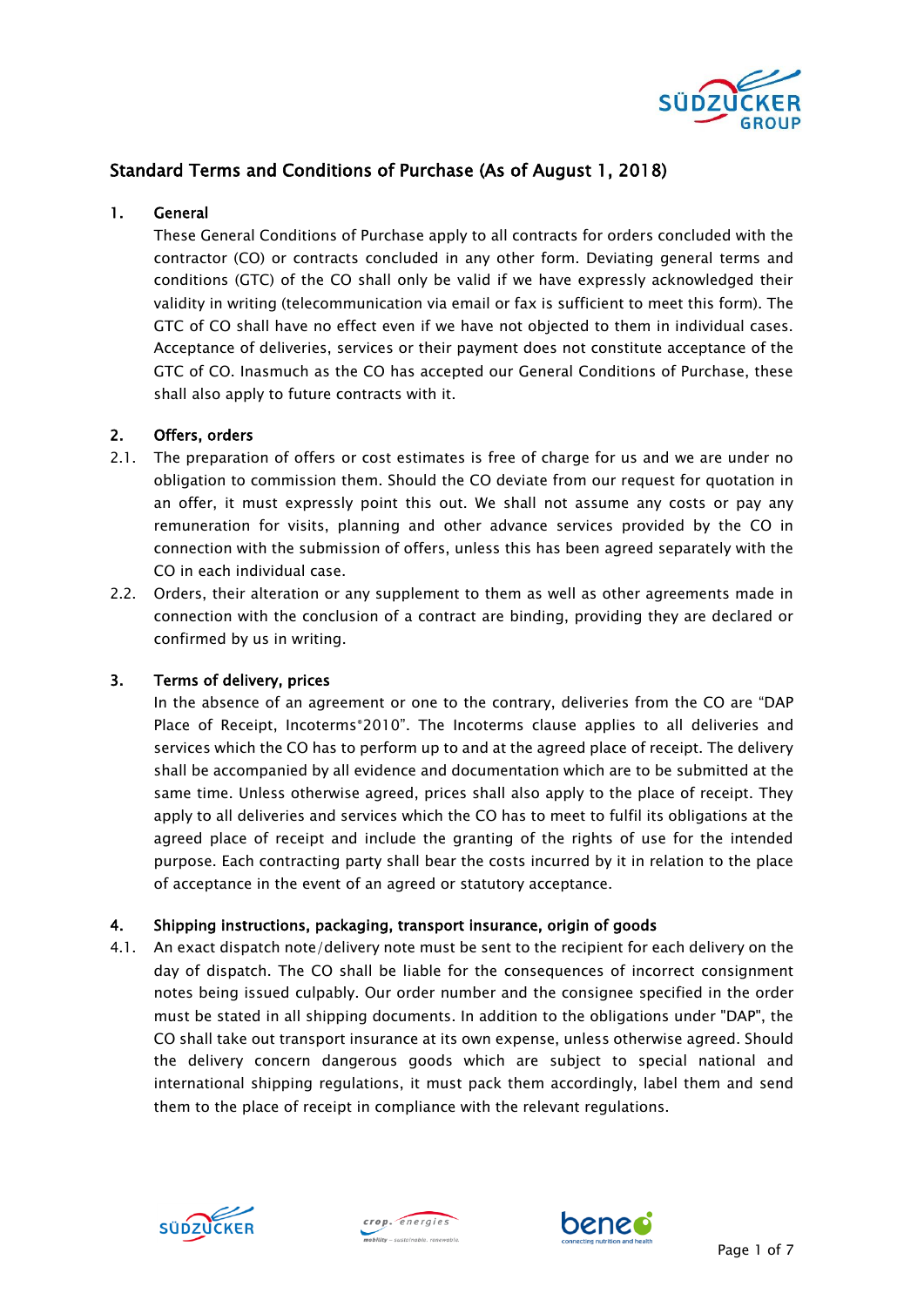

- 4.2. Should delivery be subject to rules of origin in accordance with EU preference agreements, the CO shall provide us with the relevant preference certificates, such as a declaration of origin or movement certificate. Otherwise, the CO shall inform us of the non-preferential origin of the goods delivered.
- 4.3. If goods originating from bilateral or multilateral preferential agreements are supplied or if unilateral conditions of origin of the Generalised System of Preferences for Beneficiary Countries (GSP) are to be fulfilled, they must be respected.
- 4.4. The CO shall take back transport packaging at the place of receipt free of charge.
- 4.5. The CO shall also comply with the aforementioned provisions of this regulation item No. 4 should its delivery and performance obligations not end with delivery, but should it have assumed further obligations, e.g. taken over the installation and we have arranged for acceptance or it is statutory.

# 5. Ownership, commercial property rights, copyright, confidentiality

- 5.1. Drawings, samples, formulations and other documents and aids which we provide to the CO for the execution of orders shall remain our property or the property of the owner(s) of the IP rights (intellectual property rights). They may only be used for the fulfilment of the respective contract and must be returned to us at any time upon request.
- 5.2. In particular, the CO shall respect copyrights and other industrial property rights to which we or third parties have the rights of use or exploitation. Their use or exploitation is only permitted for the contractually agreed purposes. If it uses third parties to fulfil the contract, it must ensure that they comply with the rights, even if we have given them our permission.
- 5.3. The CO may not use or exploit products manufactured from documents, drawings, models and other supplies designed by us or produced according to our specifications, neither for its own purposes or those of third parties. It may neither offer them to third parties nor deliver them to third parties without our prior written consent.
- 5.4. CO must maintain secrecy about all documents, information on supplies and our other know-how made available to it during the business cooperation and may not disclose or bring any of it to the attention of third parties without our express written consent, except in the case of mandatory disclosure obligations under law or in official cases of regulatory action or court orders. Third parties who are deployed by the CO to fulfil the contract must be expressly obliged to observe confidentiality should it be unavoidable that they have to be made aware of the protected know-how. The CO shall also keep secret all knowledge and results gained through its efforts; this does not apply to those which have already been made publicly accessible without its intervention or become generally known.

# 6. Deadlines, dates

6.1. Receipt of the complete faultless delivery and/or service, together with the documentation and other documents due, at the place of receipt is decisive for the observance of the delivery deadline or the successfully completed acceptance should such have been agreed upon or provided for by law. Any plans, calculations or other documents owed that we have to approve must be handed over to us at such an early stage, even if this has not been expressly agreed, that the contractual deadlines and dates can be met.





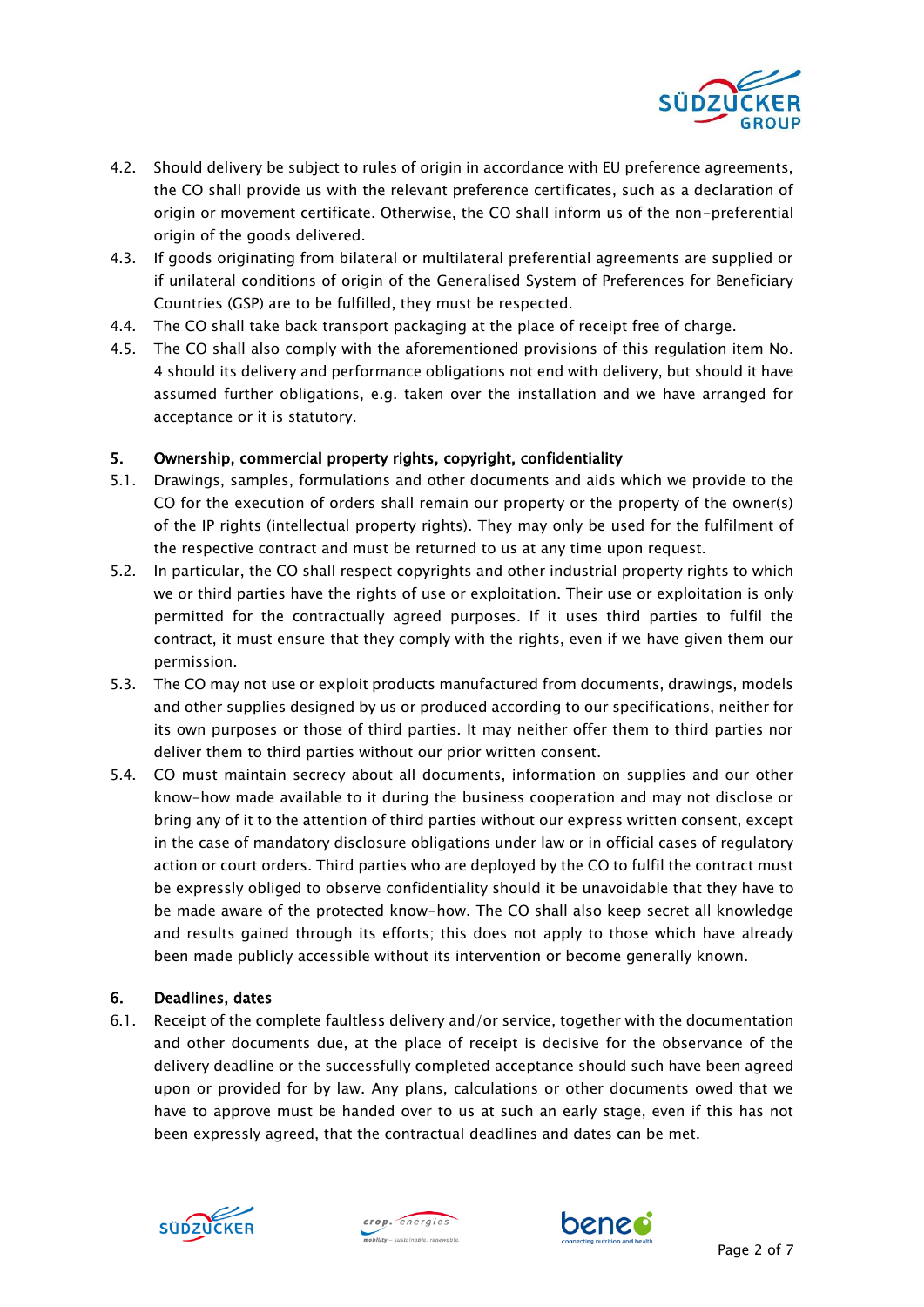

6.2. As soon as the CO realises that it cannot meet agreed deadlines and dates in whole or in part, it must inform us immediately, stating the reasons and the expected duration of the delay. Corresponding notifications have no influence on the course of deadlines and dates and do not affect the statutory rights and claims to which we are entitled in the event of default.

# 7. Contractual penalty for delay

Should a contractual penalty have been agreed upon and incurred for the delay caused by the CO, we may claim this until the invoice for the delayed deliveries or services has been paid, without having to reserve the right to do so upon receipt or acceptance, should this have been agreed upon or is statutory.

# 8. Partial, excess or short deliveries

- 8.1. Partial deliveries or partial services require our prior written consent. Should we accept such even without prior consent, this shall not constitute any premature maturity of payment obligations or consent to the adoption of additional transport costs.
- 8.2. We reserve the right to accept excess or short deliveries in individual cases. Should excess deliveries be made without prior written consent, we shall be entitled to reject delivery, store it at the expense of the CO or return it.

### 9. Risk assumption, acceptance or receipt, force majeure

- 9.1. The CO bears the risk of accidental loss or deterioration until the arrival of the delivery at the place of receipt. Should acceptance be statutory or agreed upon, the CO shall bear the risk until we have declared acceptance or a statutory fictitious acceptance has occurred.
- 9.2. Cases of force majeure and other circumstances beyond our control, such as industrial action, entitle us to postpone acceptance of deliveries and/or services or receipt accordingly.
- 9.3. Moreover, we are only obliged to accept deliveries if these meet the agreed quality features.

#### 10. Invoice, payment

- 10.1. Invoices are to be submitted separately for each order as a single copy stating the order data - after complete faultless delivery, completion of services or, in the case of performance-related services, after their acceptance. Invoices without an order number may be returned to the CO without processing.
- 10.2. Unless otherwise agreed in writing, duly submitted verifiable invoices shall be paid within 14 days with 3 % discount or within 30 days net. The deadline begins with receipt of the invoice, but not before complete faultless performance of contract and/or acceptance should such be provided for by law or contractually agreed.





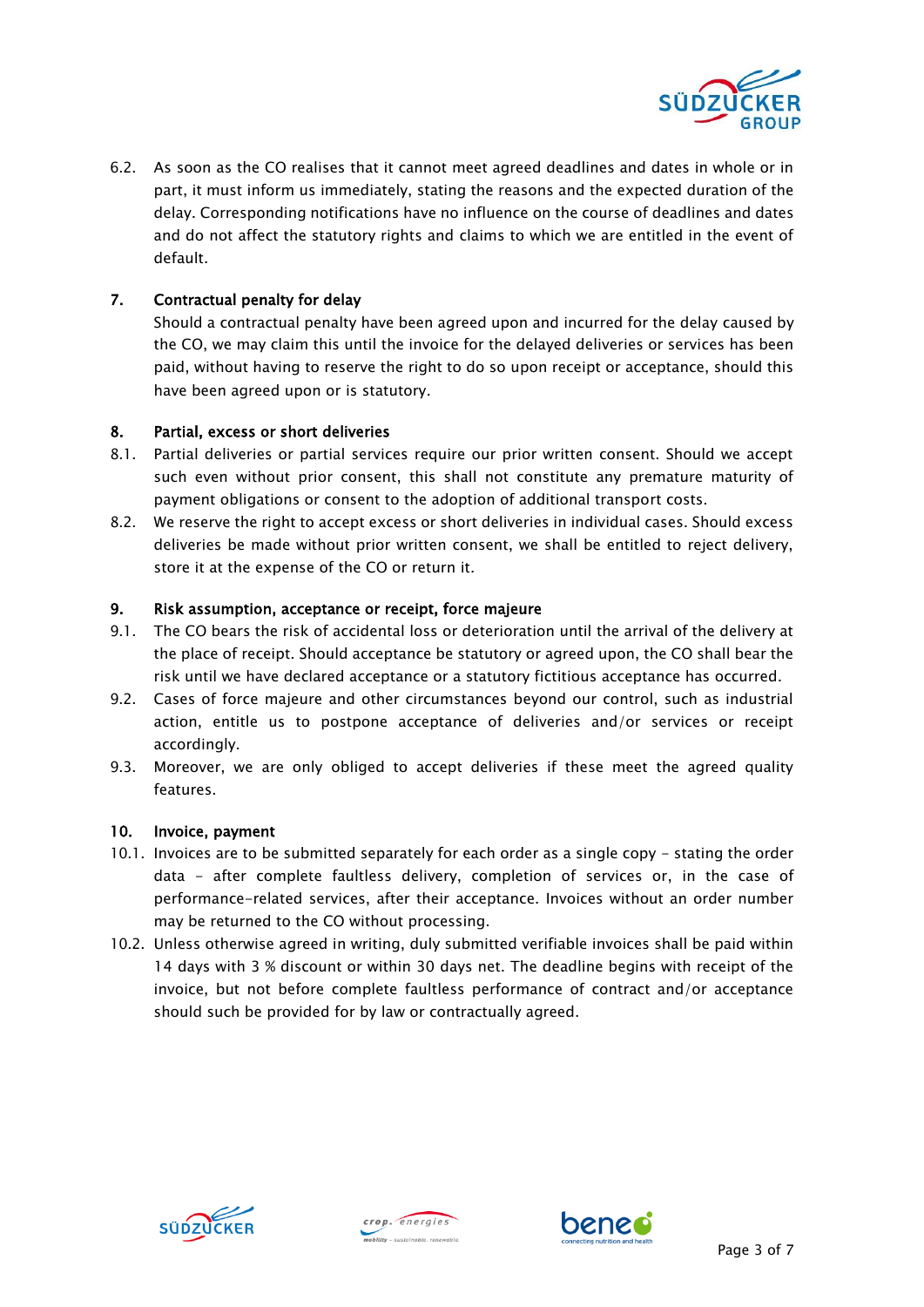

# 11. Notice of defects, rights in the case of defects, limitation period

- 11.1. Insofar as the commercial obligation to examine and give notice of defects applies, our obligation is limited to the inspection of the goods for quantity and identity, externally recognisable transport or packaging damage and random checks of the goods for their essential characteristics, insofar as this is reasonable. Should obvious defects be recognisable, we shall notify the CO immediately, at the latest within 5 days after delivery, and other defects immediately after their discovery. In cases of doubt about quantities, weights and dimensions, the values determined at the place of receipt shall be decisive.
- 11.2. The CO shall owe faultless deliveries and services. These must have the agreed quality features as well as guaranteed values and properties and fulfil the designated use. The CO shall also be responsible for ensuring that deliveries and services correspond to the current state of the art and the accepted rules of technology and that qualified personnel are employed for services. Deliveries must be equipped with the prescribed safety devices. Safety rules shall be observed by the CO. Relevant regulations concerning environmental protection, hazardous materials, dangerous goods and accident prevention must be complied with as well as requirements for occupational safety. The provisions of the Geräte- und Produktsicherheitsgesetzes [German equipment and product safety act] must be taken into account. The CO shall comply with any special safety and hygiene regulations that have been brought to its attention and are applicable at the place of performance.
- 11.3. As far as deliveries and services are products, objects or parts which are subject to the Lebensmittel-, Bedarfsgegenstände- und Futtermittelgesetzbuch [German foods, consumer goods and feedstuffs code] or come into contact with such products, their requirements must be fulfilled. Inasmuch as the EU "REACH Regulation" applies to the delivery or components of the delivery, the respective substances must be pre-registered, registered or authorised and other requirements from this, e.g. the submission of a safety data sheet, must be fulfilled.
- 11.4. The approval of submitted drawings, samples and other records (e.g. documents, functional specification documents) on our part shall not affect the responsibility of the CO for the proper, complete and faultless implementation of the contract.
- 11.5. In the event of defects and a warranty claim, we shall be entitled to the statutory warranty rights. Should acceptance be contractually agreed upon or statutory, we may refuse to produce a declaration of acceptance and withhold a partial payment linked to it if the service has not been rendered in full or is defective. This shall also apply should an acceptance date have been agreed upon or the CO has set us a deadline for acceptance.
- 11.6. Insofar as warranty claims exceed the statutory rights in the event of defects, these shall remain unaffected by this. There is a deadline of 36 months for the warranty claims subject to the statute of limitations. This shall commence upon delivery and/or performance or acceptance should such be statutory or agreed upon. Longer statutory limitation periods for the limitation of claims for defects and the duration and course of the statutory regular limitation period shall remain unaffected by this.
- 11.7. Should a defect appear within the period of limitation, we are entitled, at our own discretion, to demand supplementary performance in the form of repair, subsequent delivery or new production within a reasonable period of time. The place of supplementary performance is the place of receipt, the place of acceptance or, if known to the CO, another final place of shipment. The CO shall bear all expenses incurred by it in connection with





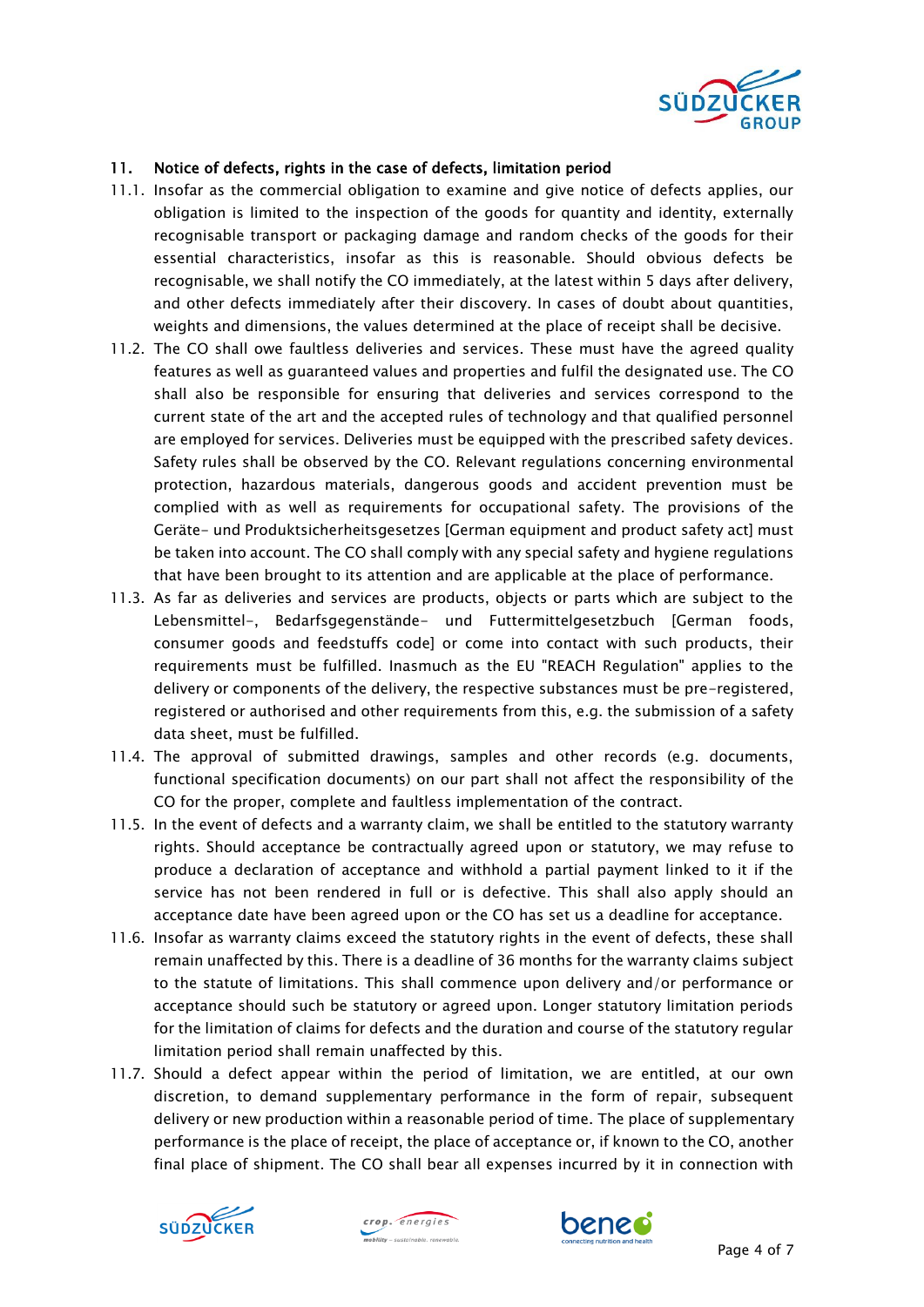

the determination and elimination of defects, including those incurred on our premises, in particular inspection costs, dismantling and reinstallation costs, labour and material costs as well as transport and other costs of supplementary performance in the event of defective parts being replaced.

- 11.8. Should we have installed a part that proves to be defective in another item or attached it to another item in accordance with its type and intended use, the supplier shall reimburse CO for the necessary expenses incurred in the course of subsequent performance should we remove the defective part and install it as a repaired part or a newly delivered part that is free of defects or attach it again to the other item.
- 11.9. Should, in urgent cases, the CO be unavailable and there is a risk of disproportionately high damage, we shall be entitled to remedy the defect at the expense and risk of the CO or to have it remedied by third parties. We shall inform the CO of such measures without delay.
- 11.10. Should the CO fail to remedy the defect within a set reasonable period of grace, or should it have failed or should the period of grace be dispensable, we may withdraw from the contract in accordance with the statutory provisions and claim damages or damages instead of performance, reimbursement of expenses incurred in vain or reduction of the purchase price.

# 12. Granting of rights of use, violation of third party property rights

The CO shall ensure that we obtain the rights of use required for the contractual purposes without restriction and do not infringe on copyrights, patents or other property rights of third parties should its deliveries and/or services be used accordingly or sold. It indemnifies us from all claims which are legitimately made against us due to infringement of an industrial property right and assumes the costs of safeguarding the rights should these claims be based on a culpable breach of duty on its part. We will inform it immediately in the event of a claim.

# 13. Non-contractual product liability, insurance

- 13.1. The CO shall indemnify us against all claims arising from product liability should these be attributable to a defect in the delivery and/or service provided by it. Under the same conditions, it shall also be liable for damages incurred by us in such cases as a result of precautionary measures, e.g. public warnings or recalls, which are appropriate in nature and scope and are legally necessary. This shall not affect our right to claim our own damages against the CO.
- 13.2. The CO undertakes to insure corresponding risks to an appropriate amount, to maintain insurance cover as long as a claim is to be expected from us and to demonstrate this to us upon request by presenting its insurance policy.

# 14. Data protection

The CO is obliged to observe the respective applicable provisions of the EU GDPR and the German data protection law as well as to guarantee and monitor their compliance. Furthermore, it undertakes to treat all information made available to it in connection with this order as strictly confidential and to use it only for the fulfilment of its contractual obligations. Should the transfer of personal data to third parties be necessary for the fulfilment of the contract, the CO must obligate them to comply with the data protection





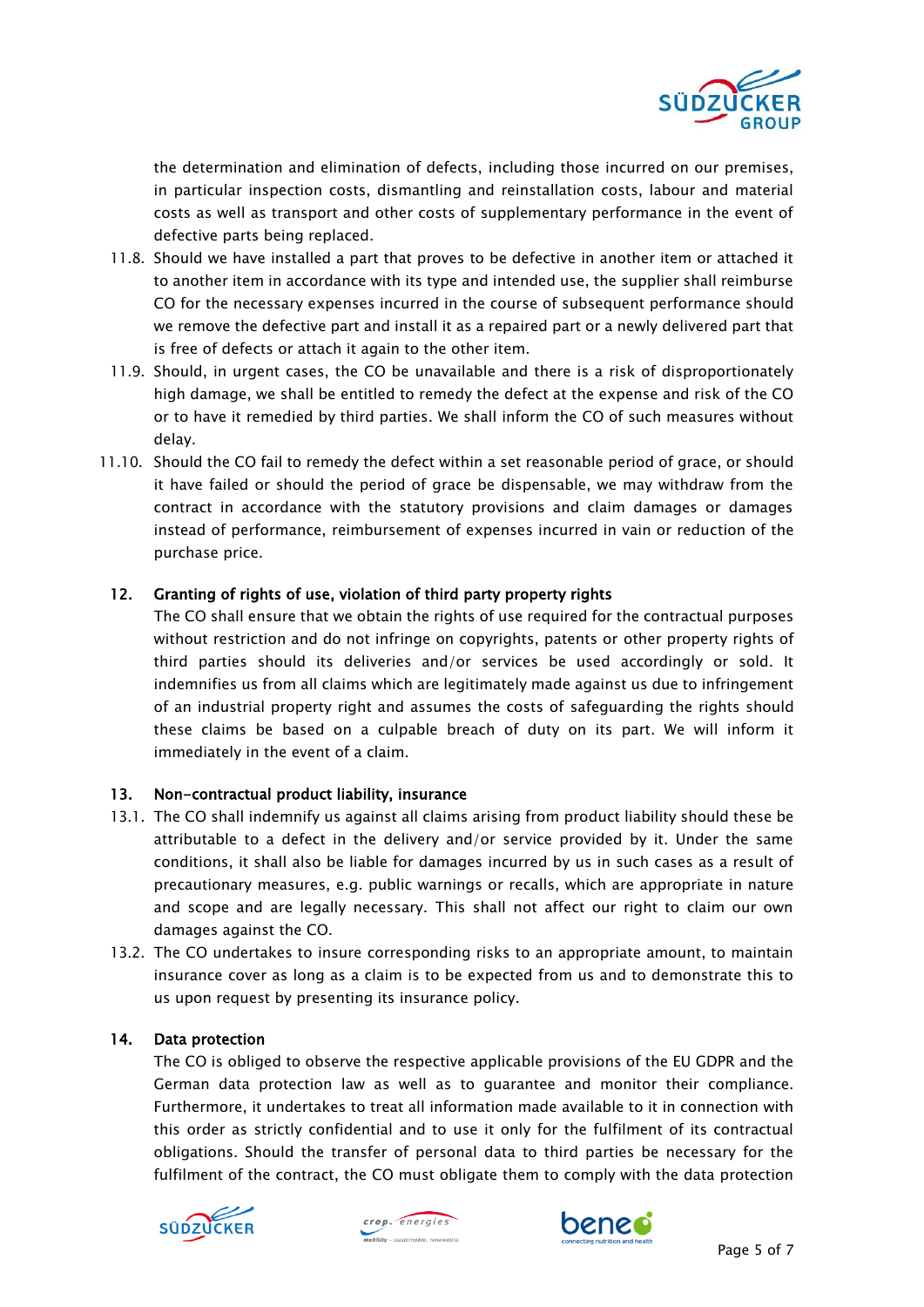

regulations and to treat the data provided confidentially. The duty of confidentiality does not apply to information which the CO was demonstrably aware of at the time of its receipt or of which it has otherwise gained knowledge.

The CO shall process personal data within the meaning of Art. 4 (1) EU GDPR only within the scope of the order and our instructions as well as a corresponding written agreement on the processing of the order within the meaning of Art. 28 EU GDPR. In particular, the CO shall draw the attention of those employed by it for the performance of the contract to the applicable data protection regulations and shall oblige them to keep them accordingly.

We are entitled to process all data provided to us by the CO, taking into account the applicable data protection regulations, including personal data. Should the CO transmit personal data to us for the purpose of fulfilling the contract, it undertakes to inform the data subjects in accordance with the applicable data protection regulations. We will inform the data subjects should we be obliged to do so under data protection law.

For the purpose of procurement, information about the CO shall be passed on to companies affiliated with us within the meaning of Sections 15 et seqq. of the German Stock Corporation Act (AktG). The CO may object to the disclosure of information or its use after termination of the contract at any time in the future. Statutory retention requirements remain unaffected.

# 15. References/Advertising

The CO shall not be entitled to use information about an intended or existing contractual cooperation with it for reference or marketing purposes without our written consent. Taking photos on our properties and premises and the use and/or publication of information of any kind about our company is also prohibited without our written consent, unless these are publicly accessible.

# 16. Passing on of orders, assignment, retention of title

- 16.1. The CO may transfer the execution of orders or essential parts thereof to third parties only after our prior written consent.
- 16.2. The CO may only assign its claim against us to third parties or have it collected by third parties with our prior written consent, unless the claims are legally determined or undisputed.
- 16.3. Ownership of deliveries shall pass to us in accordance with the statutory provisions. We object to the CO's reservation of proprietary rights if they go beyond the simple retention of title. In individual cases, they require a prior written agreement. Should it nevertheless occur that subcontractors assert property rights, co-ownership rights or liens with us or have enforcement measures carried out, we will assert a claim against the contractor for all resulting damages incurred by us.